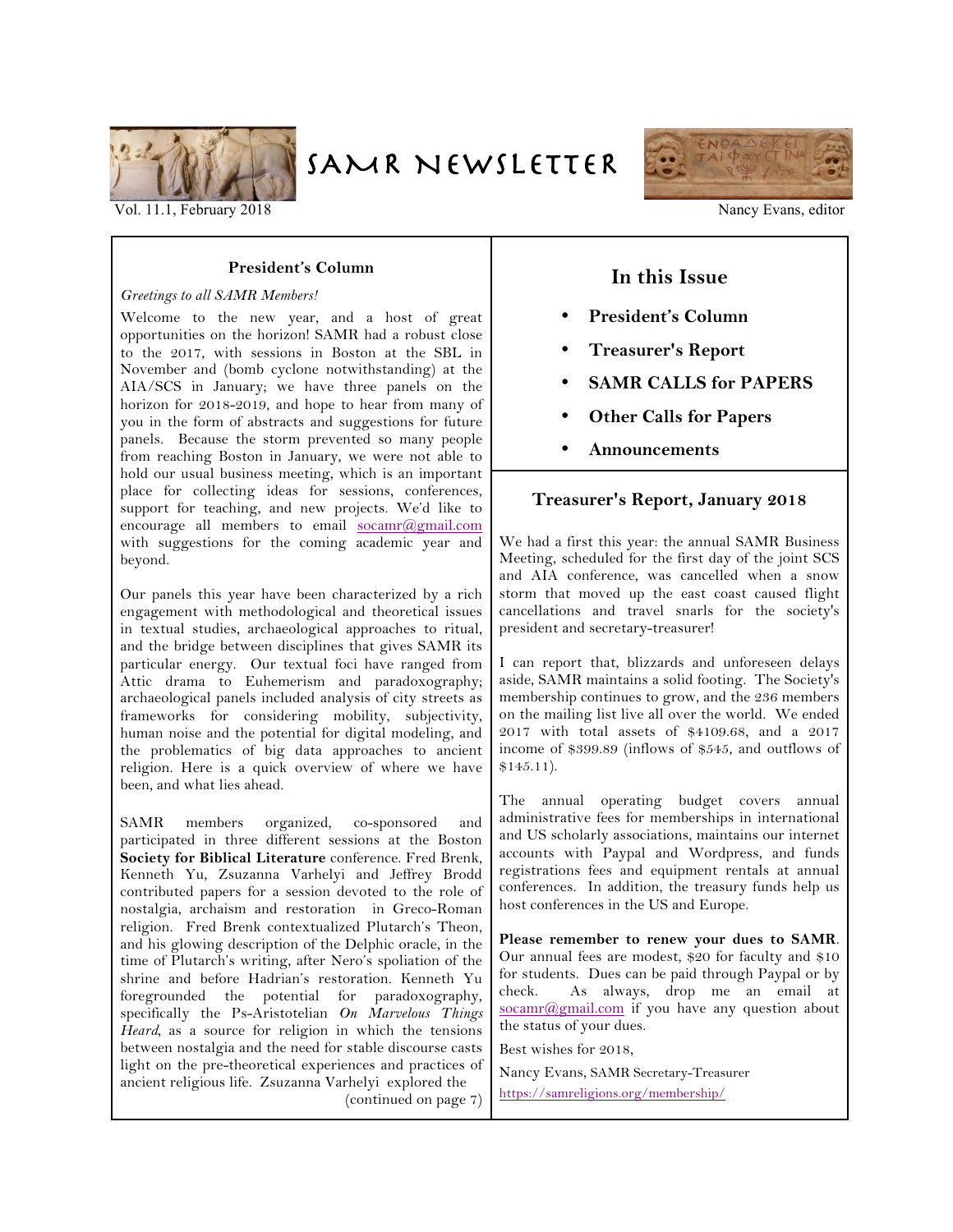# **SAMR CALL for PAPERS**

**SBL Annual Meeting, Denver, Colorado, November 17-20, 2018**

## **Ritual Matters: Materiality in Ancient Religion**

Co-sponsored with *Greco-Roman Religions*, and *Archaeology of Religion in the Roman World*

Materiality is raising new paradigms in the study of religions, informing regional studies from Southeast Asia to the American west, and embracing questions in cognition, linguistics, the economics of religion and the bodyculture interface in healing cults. Its potential for ancient Mediterranean religion informs the collected essays in *Ritual Matters: Material Remains and Ancient Religion*, ed. Claudia Moser and Jennifer Knust (University of Michigan Press, 2017). We invite papers to engage with the key proposals of the volume, including:

- How might a focus on materiality shape new methodologies in the study of ancient religion?
- How do these framework converge with or challenge established heuristic pathways?
- Do these frameworks effectively bridge the various categories of materiality, from bones and waste to temple reliefs?
- What new light can these innovations offer to text-centered approaches to ritual in ancient contexts?
- How do comparative studies, both within the ancient Mediterranean and beyond, take on new energy because of the book's approaches?

We are especially interested in papers that offer new reports from the field - archaeological or iconographic - or from literary studies, that engage with the methodologies and strategies in this edited volume.

Proposals should be submitted electronically through the SBL website. The deadline is **Tuesday, 6 March**, 2018. You must be a member of the SBL or seek a waiver in order to deliver a paper. Papers should last between 15 and 20 minutes. Abstracts should contain a title and a word count, but should not have any information regarding the identity of the submitter. All abstracts will be reviewed anonymously. Please direct all queries to SAMR at socamr@gmail.com.

# **SAMR CALL for PAPERS**

**SCS/AIA Annual Meeting, San Diego, California, January 3-6, 2019**

# **Epic Gods, Imperial City: Religion and Ritual in Latin Epic from Beginnings to Late Antiquity**

How did Roman writers of epic reflect on the ritual realities of the imperial city? In this panel we invite scholars working on Latin epic in all its instantiations to explore how the genre in its Italian setting offers frameworks for approaching ritual practice, including prophecy, ruler cult and conceptions of the gods; the relationship between religion and philosophy; insights offered through material culture, including iconography and sanctuaries; the forging of memory and the tools of persuasion; and epic reflections on the establishment and expansion of the sacralized landscape. We encourage submissions connected with epic authors from the earliest to the latest examples, Livius through Lucretius, Vergil to Valerius; papers which offer interdisciplinary and comparative approaches are especially welcome.

Abstracts should be submitted by email attachment as .doc or .docx files to socamr@gmail.com and should be from 500-600 words in length for a paper to last between 15 to 20 minutes. Abstracts should contain a title and a word count, but should not have any information regarding the identity of the submitter. For further information about abstract format, please see the SCS Program Guide.

The deadline for submission of abstracts is **Thursday, March 1, 2018**, and all abstracts for papers will be reviewed anonymously. Please direct all queries to socamr@gmail.com.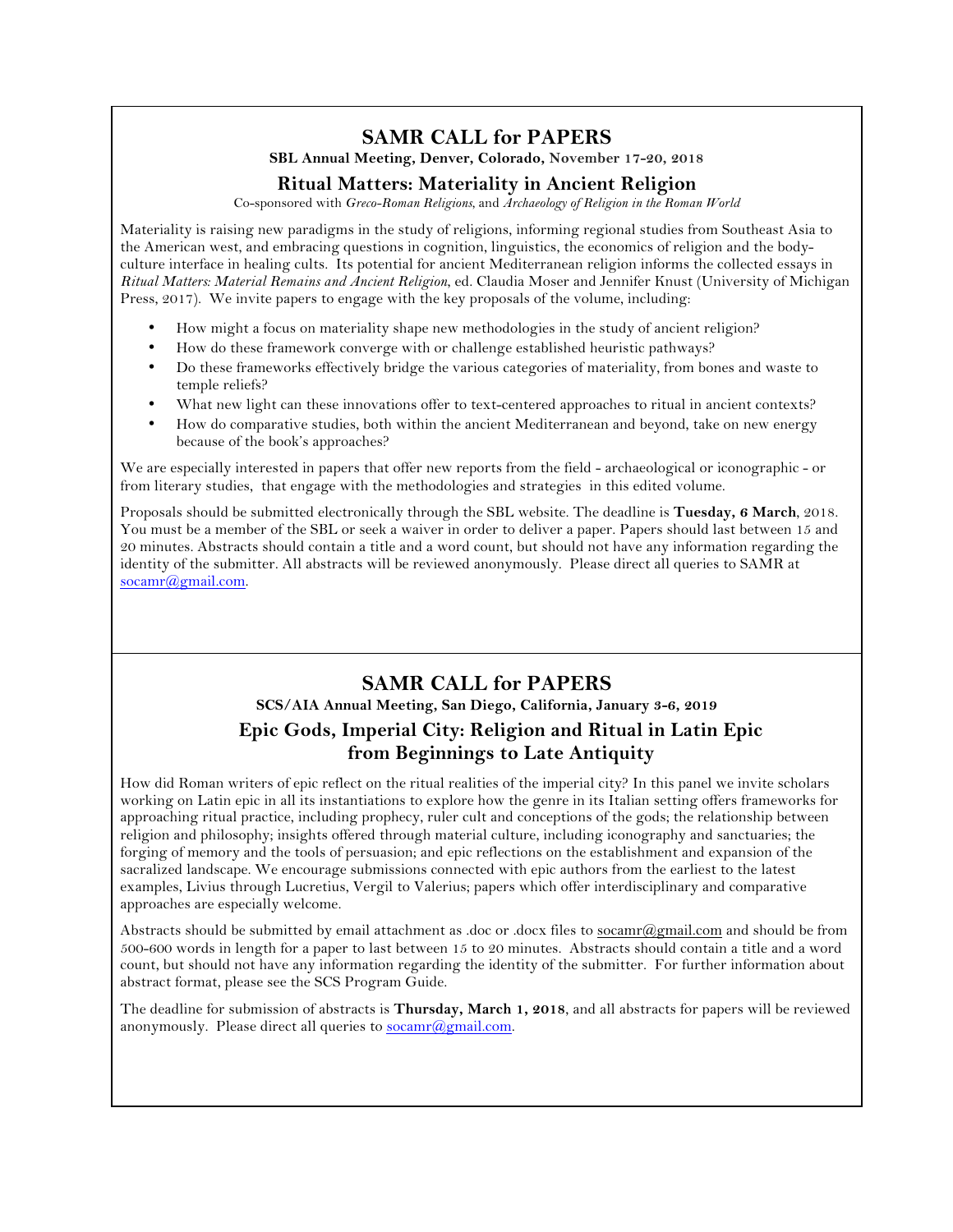# **Upcoming conferences, with CFP's out now:**

#### **Local Horizons of Ancient Greek Religion: University of Sydney, Australia:**

- abstracts due February 25, 2018.
- conference November 21-22, 2018

#### **Digital Humanities and Ritual Space: Rethymnon, Crete**

- abstracts due: 30 March 2018
- conference 19-21 October 2018
- -

#### **Monuments and Memory: Contesting Identity in the Classical Landscape: UC Berkeley**

- abstracts due: 1 January 2018
- conference: 21 April 2018

#### **Beliefs and Rituals in Antiquity: Wroclaw, Poland**

- abstracts due: 31 January 2018
- conference: 6-8 June 2018

#### **Approaching Landscape in the Classical Tradition: University of St. Andrews**

- abstracts due: 16 February, 2018
- conference: 11-14 July, 2-18

From **Jacob Latham:** two different program sections invite papers for their sessions at the 2018 Denver. Please consult SBL website for further details and submission information: https://www.sbl-site.org/default.aspx

- **1. Archaeology of Religion in the Roman World** The Archaeology of Religion in the Roman World section invites papers for two sessions: *(1) Text, Travel, and Materiality* We seek papers that explore the intersections between texts, travel, and material culture. Possible topics include (but are not limited to): texts on travel, texts that travel, traveling texts (translation and reception), material texts (e.g. inscriptions) on travel, the infrastructure of travel. All papers proposals related to the theme will be considered, but those that directly address materiality and focus on religious practice are highly encouraged. *(2) Analyses of various topics related to religion and archaeology of the Hellenistic, Roman, and/or Late Antique eras.* Papers dealing with household religion or with religion and work are of particular interest. If your paper for either session involves the interpretation or consideration of archaeological artifacts, please ascertain that they have been previously published in a peer-reviewed scholarly publication. If they have not, please submit documentation of their country of origin, and evidence of permission from the excavators or other relevant authorities to publish these items.
- **2. Art and Religions of Antiquity** *Ritual and Sacred Space*: For this session, we ideally seek papers that discuss ways that architecture, spatial features, or any religious environment channel ritual movement or ritual stages, or demarcate audiences from principal performers. Papers that address liturgical development through the lens of material culture are welcome as well.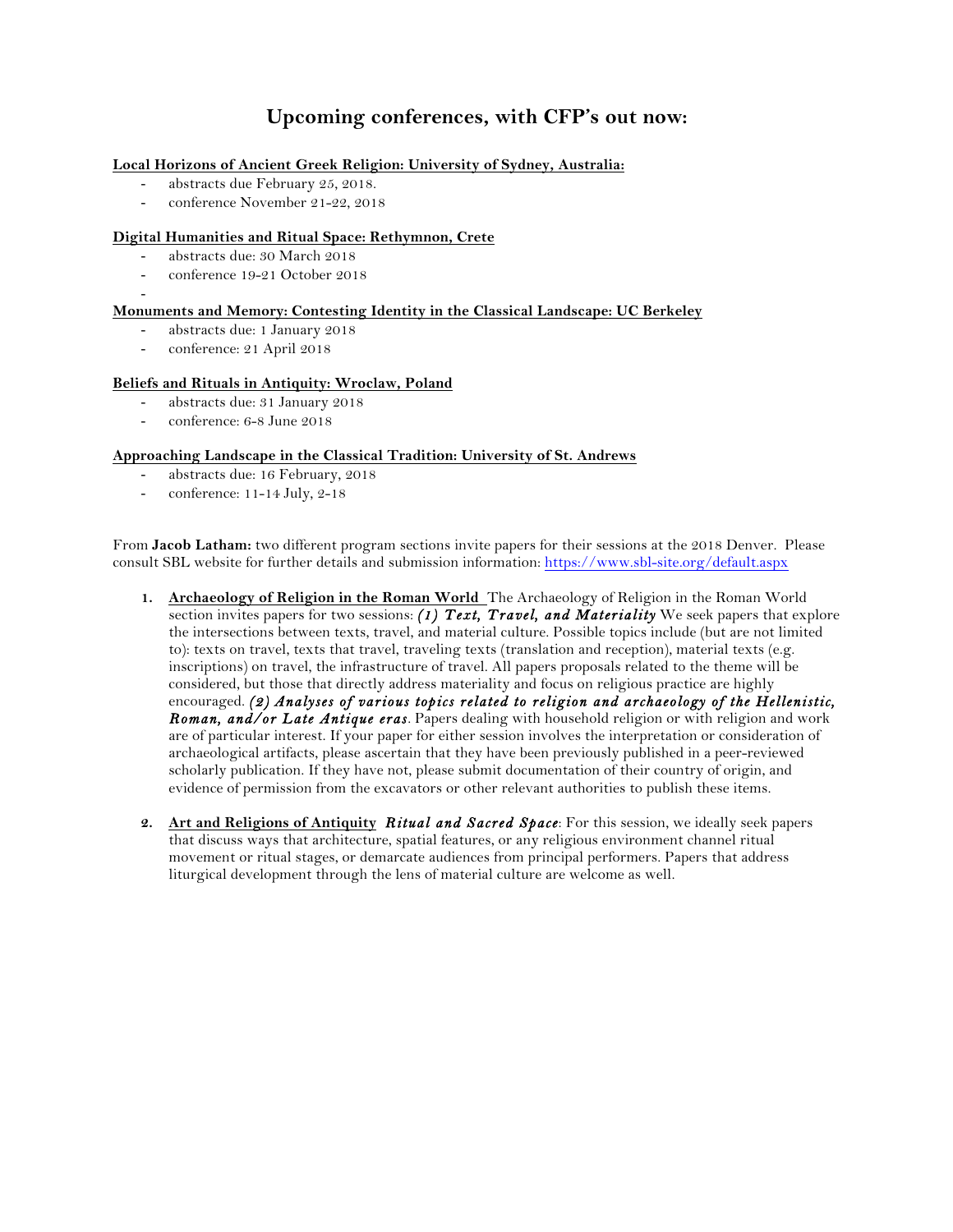### **CALL for PAPERS**

#### NEW SCHOLARS SERIES AT BATES COLLEGE **NEW APPROACHES TO THE ANCIENT GRECO-ROMAN MEDITERRANEAN** A GRADUATE SYMPOSIUM September 28 – 30, 2018

The Program in Classical and Medieval Studies at Bates College invites papers on any topic related to new approaches to the cultures of the ancient Greco-Roman Mediterranean, for a daylong graduate symposium showcasing the work of emerging scholars (recent PhD or ABD) from historically underrepresented groups. The symposium will showcase new work by individuals from underrepresented groups in the professoriate, specifically defined as including African Americans, Alaska Natives, Arab Americans, Asian Americans, Latinx, Native Americans, Native Hawaiians, and other Pacific Islanders.

We seek papers that examine how people (ancient through modern) have maintained or deployed the power and prestige of Greek and/or Roman culture through texts, objects, rituals, or other means. In the ancient world, Greeks and Romans interacted with each other, and with many other populations, and in these layered interactions they negotiated identities,

cultural hierarchies, and relationships including to their own past. We will consider papers on such layered interactions as well as historical or contemporary adaptations of classicism. We are interested also in papers that expand the theoretical lens through which such cultural and linguistic interactions—ancient or modern—are studied. Fields may include literature, history, medicine, philosophy, religion, art, linguistics, or politics, among others.

Invited speakers will have their travel expenses covered and will be guests of the College from the evening of 9/28 through breakfast on 9/30, with all paper presentations to occur on 9/29. Twenty-minute papers will be grouped into thematic panels, with additional roundtable and Q&A formats running throughout the day. We aim to create an intellectually enriching experience for all interlocutors, including the selected speakers and the faculty and students of Bates College.

What to Submit:

- A 300-word abstract describing the paper's argument, critical context, and significance
- A current cv
- A brief statement confirming self-identification as a member of a historically underrepresented group

Where to Submit:

Abstract, cv, and statement should be submitted in PDF format by email to lmaurizi@bates.edu by April 1. Speakers will be notified of acceptance by the end of May.

# **ANNOUNCEMENTS**

**Milette Gaifman** is happy to announce the appearance of her book on libations in Greek art, from Yale University Press: https://yalebooks.yale.edu/book/9780300192278/art-libation-classical-athens

**John Pollini** sends greetings from Köln, Germany. John has received two fellowships for this academic year (2017-18): Senior Fellowship at the "The International Morphomata Center for Advanced Studies in the Humanities" at the University of Cologne, Germany for the academic year (2017-2018) to work on my book, "Augustus Caesar: From Image to Icon," and the Loeb Classical Library Foundation Fellowship (Harvard University) (2017) for my study of a cuirassed bronze statue of Germanicus in the Archaeological Museum of Amelia (Umbria, Italy).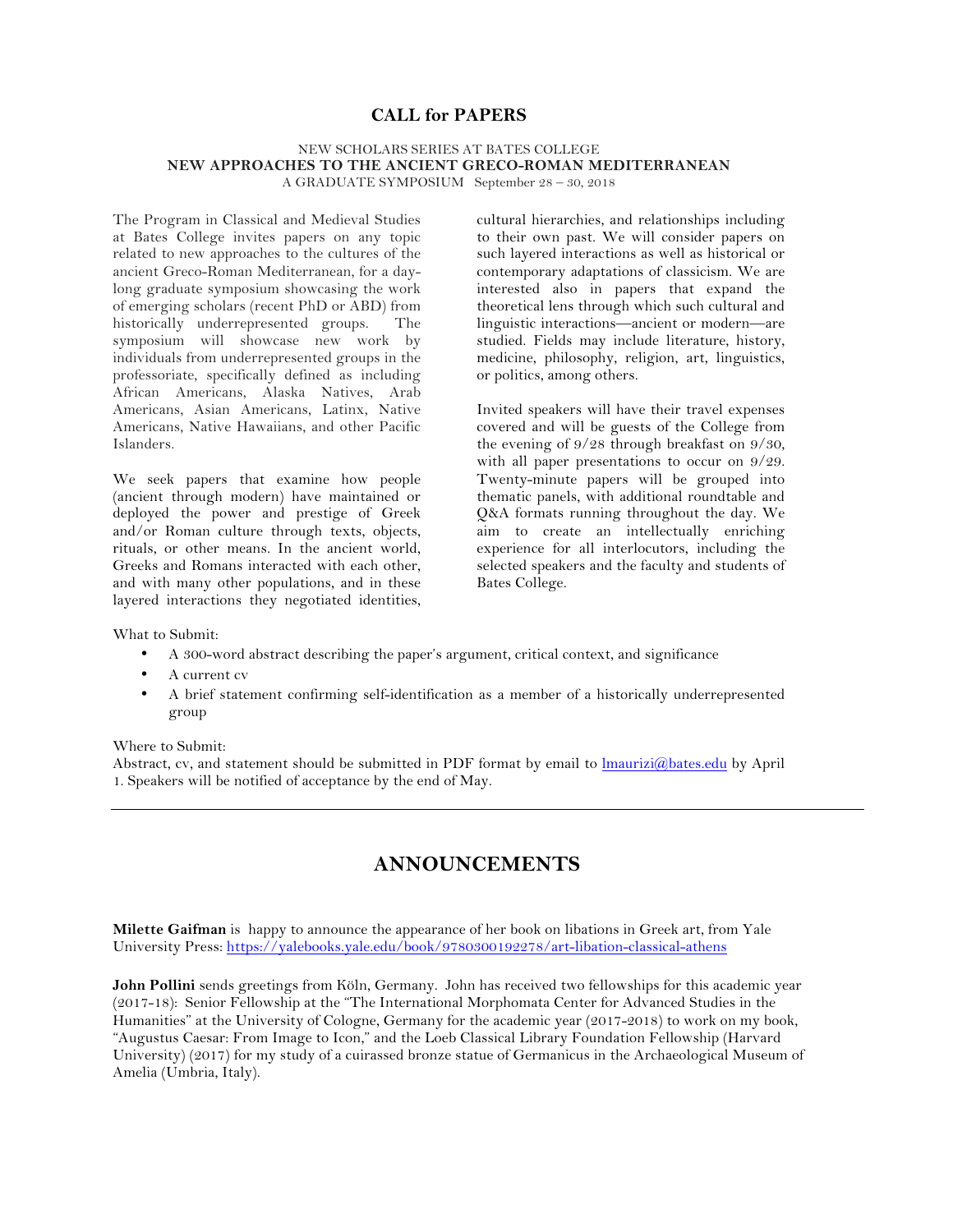# **ANNOUNCEMENTS** continued

**Fred Brenk** is pleased to announce the publication of Chystina Häuber's 2nd vol. on the Campus Martius in Rome, edited by Franz Xaver Schütz and Chrystina Häuber, Augustus and the *Campus Martius* in Rome: the Emperor's Rôle as Pharaoh of Egypt and Julius Caesar's Calendar Reform; the Montecitorio Obelisk, the Meridian Line, the Ara Pacis, and the *Mausoleum Augusti in Honour of Eugenio La Rocca on the Occasion of His 70th Birthday* With Contributions by Nicola Barbagli, Frederick E. Brenk, Amanda Claridge, Filippo Coarelli, Luca Sasso D'Elia, Vincent Jolivet, Franz Xaver Schütz, and Raimund Wünsche and Comments by Rafed El‐Sayed, Angelo Geißen, John Pollini, Rose Mary Sheldon, R. R. R. Smith, Walter Trillmich, Miguel John Versluys, and T. P. Wiseman. FORTVNA PAPERS, Edited by Franz Xaver Schütz and Chrystina Häuber. Volume II, 2017, München: Hochschule München.

An additional note from Chrystina:

Dear friends and colleagues,

Our book on Augustus and the Campus Martius, in which I have (in part) published my contribution on the Iseum Campense, presented at the Convegno at Rome 2016, is now available on all three Webservers, as announced in the "IMPRESSUM" of the book:

- 1.) On my personal Webserver of the Ludwig-Maximilians-Universitaet: http://www.rom.geographie.uni-muenchen.de/FORTVNA . Here you can download the text and the maps. The first and largest, which is based on the cadastre, Fig. 3.7 on p. 69, is already available. Next my husband, Franz Xaver Schütz, intends to upload also my other maps, as well as his photos, which are published in the book.
- 2.) On the Webserver of our FORTVNA Research Center: http://fortvna-research.org/FORTVNA Also on that Server the map Fig. 3.7 is already available, the others and the photos are "coming soon".
- 3.) On the webserver of the Hochschule Muenchen (University of Applied Sciences):http://digital.bibbvb.de/webclient/DeliveryManager?pid=12913556&custom\_att\_2=s imple\_viewer. On this Server, you can read the book online.

With my very best wishes, Chrystina Haeuber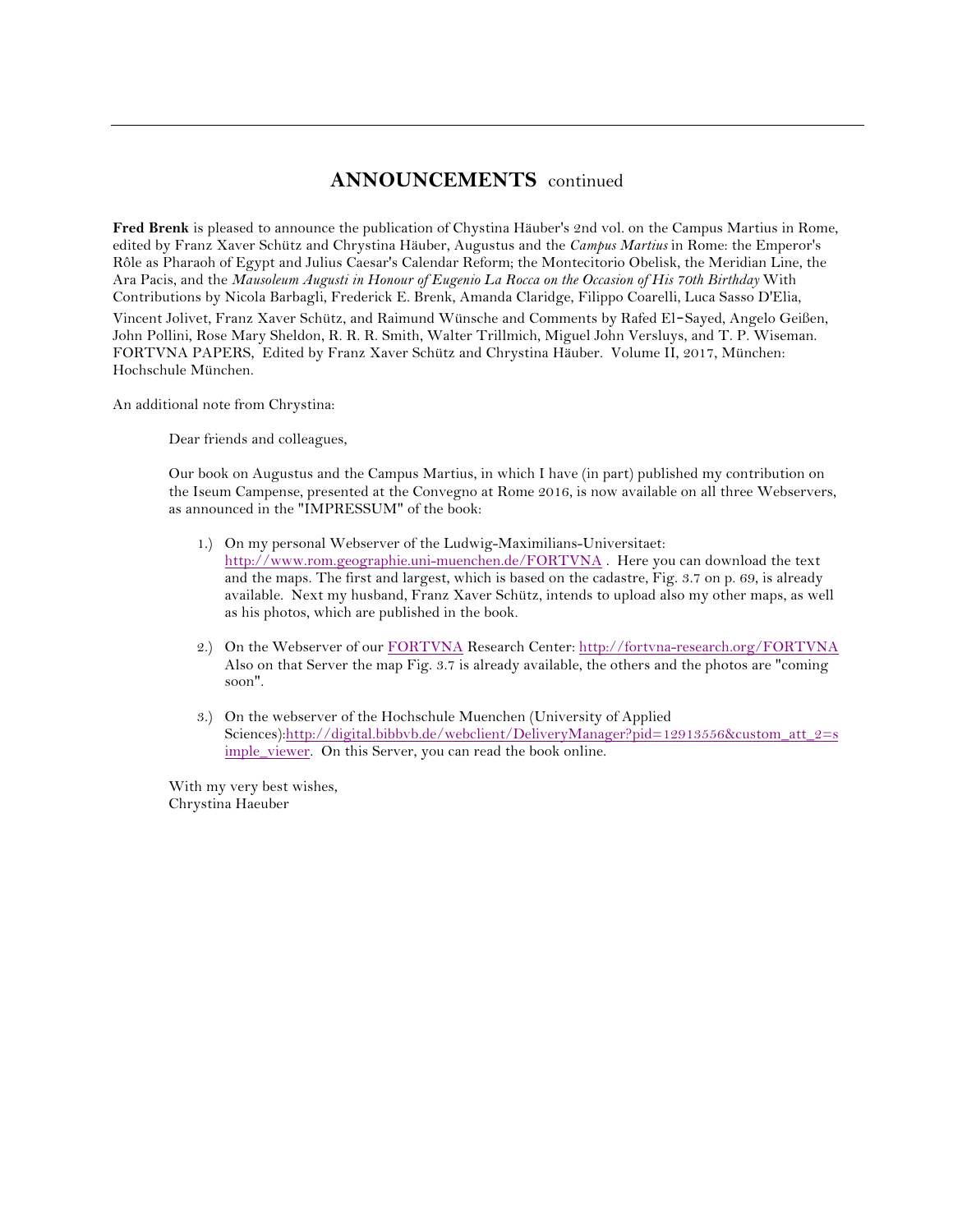# **ANNOUNCEMENTS** continued

**Jörg Rüpke** cordially invites submissions for individual papers or relevant thematic issues by the Society for Ancient Mediterranean Religions. The journal starts from the notion of "lived religion" and hopes to stipulate the development of new approaches in the study of pluralistic religions in antiquity. It is a peer reviewed journal now in its fourth year with an expanding reach in the fields of History of Religion, Archaeology, Anthropology, Classics, Ancient History, Jewish History, Rabbinics, New Testament, Early Christianity, Patristics, Coptic Studies, Gnostic and Manichaean Studies, Late Antiquity and Oriental Languages. So, as you can see, our field is quite wide, encompassing the entire Mediterranean religious traditions as well as multidisciplinary methodologies. Please find more information about the journal and our current editorial and advisory editorial boards in the attachment, as well as on the journal's website: https://www.mohr.de/en/journals/religion-in-the-roman-empirerre#menu1

We would be very pleased to receive contributions by members of the SAMR!

Kind regards, Jörg Rüpke *Managing editor Religion in the Roman Empire*

#### An announcement from **Dr. Emiliano Rubens Urciuoli:**

Dear colleagues,

I would like to announce two events involving the Max Weber Centre in Erfurt and both concerning Ancient Mediterranean Religions.

The first is a Spring School on Urban Religion in Rome (12th-16th March 2018) which has been organized by the Danish Institute in Rome, the Centre for Urban Network Evolutions (Urbnet) at Aarhus University, and the Max Weber Centre in Erfurt. The deadline for CfA is now closed.

The second is an international conference organized by the Max Weber Centre on "Religion of Quarters: Practicing Religion on a Neighbourhood Scale in the Hellenistic and Imperial Periods". The CfP is open till February 21.

Thank you. Best wishes,

emiliano rubens urciuoli

Dr. Dr. Emiliano Rubens Urciuoli Research associate Max Weber Centre for Advanced Cultural and Social Studies University of Erfurt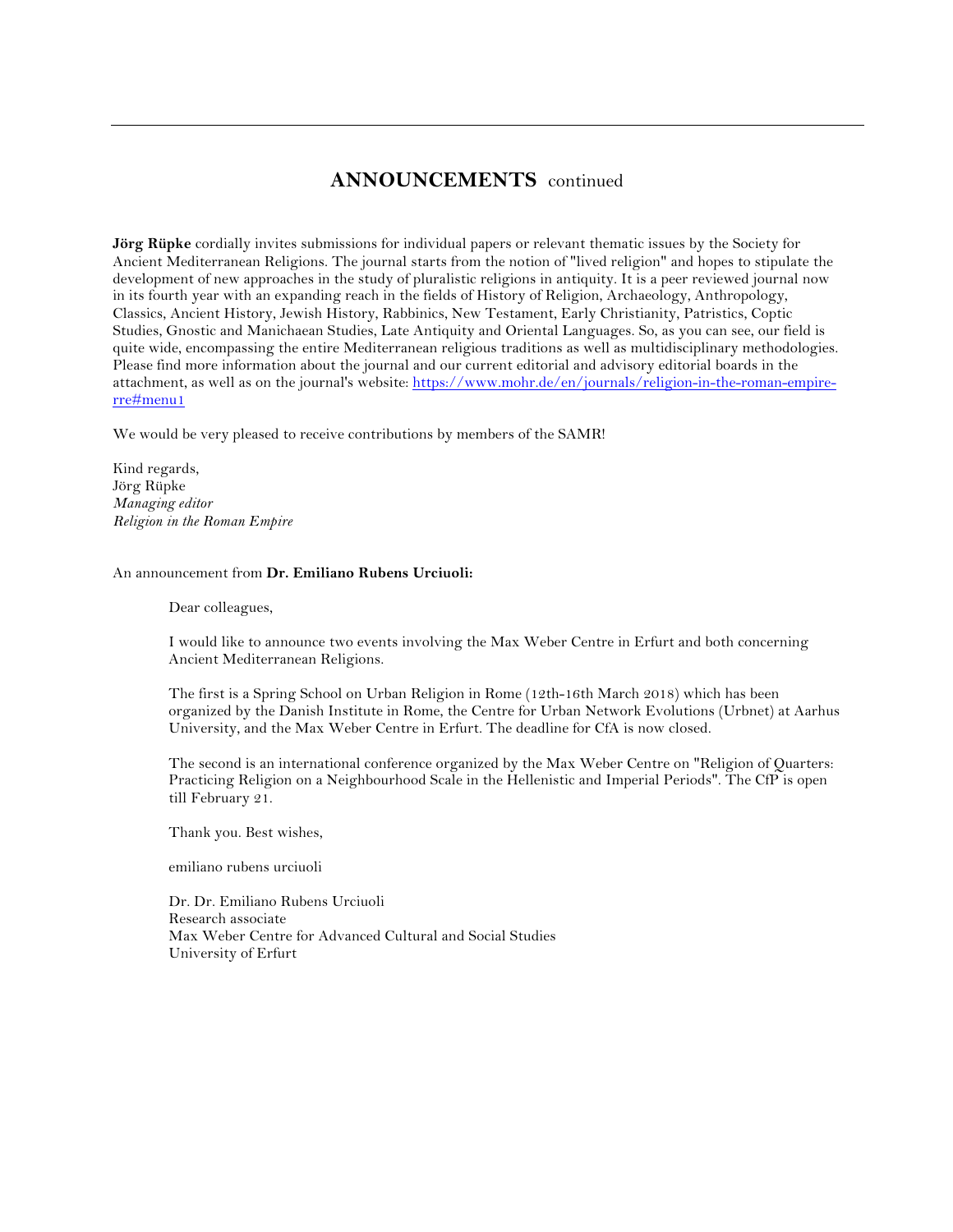#### **President's Message** (continued from page 1)

imperial exploitation of religious tradition in the monumental landscape of Rome, as embodied in the figure of P. Clodius Thrasea Paetus, a figure with a front-row seat to traditional rituals, but known for his personal withdrawal from such events. Jeff Brodd concluded the session with an exploration of Emperor Julian's efforts to rebuild the Jerusalem temple and thus appropriate the religious past, while challenging the apologetic tradition which saw the fall of the temple as the fulfillment of Jesus' prophecy.

Gerhard van den Heever led the **SBL Greco-Roman Religions** section, devoted to the questions raised in Nickolas Roubekas *An Ancient Theory of Religion: Euhemerism from Antiquity to the Present* (Routledge, 2017). Euhemerus' theories of the divine reflect the emergence of a new religious and cosmological landscape, and offer a vibrant foil for emerging Christianity. Panelists Jennifer Eyl, Vaia Touna, and Jeffrey Brodd offered responses to the volume; Nickolas Roubekas provided a rejoinder, followed by audience discussion. **SAMR members Dan Schowalter and Jacob Latham** hosted a panel on *Ritual and Religion on the City Streets of the Empire,* an opportunity to consider embodied experience in urban spaces in the ancient Roman world. Maggie Popkin explored the distinction between the religious souvenirs displayed upon return from a sanctuary and the objects commissioned before a visit, and the potential for cognitive science to highlight the agency of these objects in shaping collective knowledge. Cecilia Feldman used the civic dedication of Caius Vibius Salutaris to explore the intersection of religious belief and political motivation in the urban fabric of Roman Ephesos, while Jacob Latham mapped the landscape of memory engaged in the *pompa circensis* that moved from the Capitol to the Circus Maximus, embodied in practices and places as well as monuments. Jeffrey Veitch took us into the urban soundscapes of Ostia's Mithraea, analyzing the social implications of the acoustic properties and their contrast with the visual exclusion that characterizes Mithraic shrines. And Tina Shephardson examined the evidence for clamor and spectacle as part of the competition for congregants in late Antique Antioch, so that the city streets themselves became theaters of seduction and contestation.

SAMR members were likewise active at the 2019 Boston **SCS/AIA** conference. The **SAMR session**, titled *Gods in and at the Theater: Drama and the Religious in Ancient Greece,* brought together four

papers foregrounding intertextual analyses and anthropological lenses on performance as the framework for debate, critique, and carnival inversion. Sarit Stern explored the gap between the depictions of Artemis in Athenian tragedies and her role in Athenian religious life, and the origins of this distinction in Homeric poems. Alexandre Johnston argued for the triangulation of structure, performance and ethical and religious contexts in Attic tragedy, and for the archaic roots of these interactions. Lisa Maurizio explored Euripides' presentation of Delphic Oracles as a staging of divinatory consultation, in which contingent truths and ambiguity are simultaneously a performance and a critique of oracular practice. Rebecca Raphael explored the figure of Prometheus in light of the capacity for religious critique between Hesiod and Aeschylus, in which the god embodied becomes a canvas for the gap between divine and human justice, framed as religious performance. And finally, **Megan Daniels and I** coorganized an **AIA** panel**,** *Gods in our Machines? Critical Approaches to Big Data and Ancient Religion,* devoted to exploring the implications of digital and big data approaches to the study of ancient religion. Dan-el Padilla Peralta addressed mobility, community, and data in the Roman Middle Republic, exploring the social network models extracted from statistical analysis of votive dedications in mid-Republican Rome vis-à-vis the pilgrimage economy. Sarah Murray problematized the human bias in results emerging from GIS analysis of cult sites on the Greek mainland and Crete from the Late Bronze through the Archaic. Sebastian Heath brought network analysis and semantic reasoning to the religious component of amphitheater audiences, enabling a comparison of urban and rural community experiences through a regional network model. Willis Monroe offered a report on the ongoing development of the Database of Religious History, particularly its mission to integrate thick descriptive data as a critical balance to the limits of big data. Megan Daniels kindly read my paper setting out the potentialities and the caveats of gamifying the epigraphic data from the mystery cult of the Great Gods of Samothrace as a route to measuring human agency. Cavan Concannon brought the session to a close, with a response to the papers and an invitation to further discussion.

Please have a look at sessions coming up in the year ahead! We're delighted to announce a SAMR panel at the **European Association for the Study of Religions (EASR),** to be held June 17-21 in Bern (http://www.easr2018.org) Amelia Brown will chair the panel titled *Plurality in Ancient Mediterranean Religions,* offering papers by Marios Kamenou on the (continued on page 8)